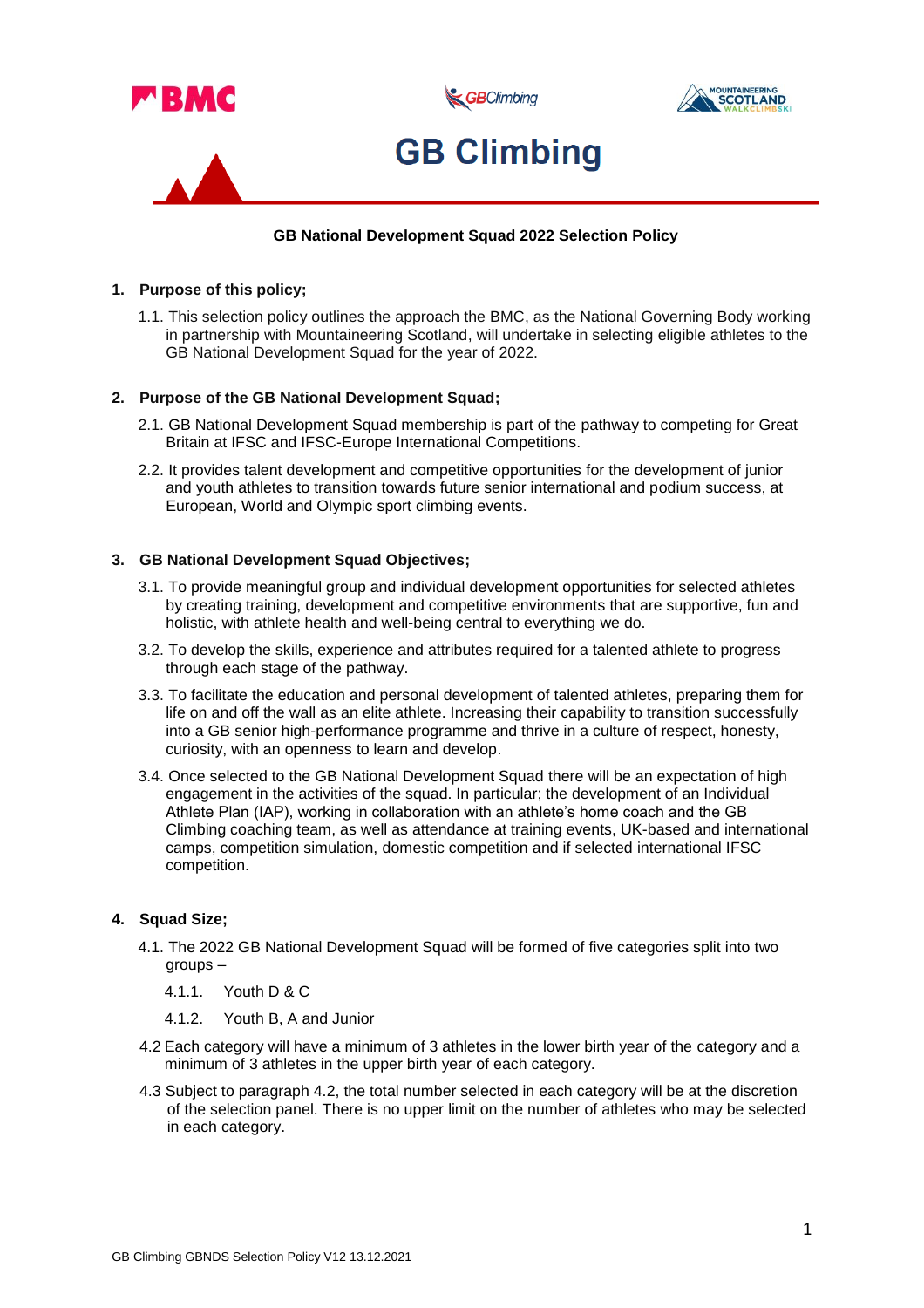

GBClimbing





# **GB Climbing**

# **5. Eligibility**

5.1. The athletes eligible for selection will be born in the following years:

| 2022 age category | Youth D |      | Youth C |      | Youth B |      | Youth A |      | Junior |      |
|-------------------|---------|------|---------|------|---------|------|---------|------|--------|------|
| Year of birth     | 2012    | 2011 | 2010    | 2009 | 2008    | 2007 | 2006    | 2005 | 2004   | 2003 |
| Age               | 10      | 11   | 12      | 13   | 14      | 15   | 16      | 17   | 18     | 19   |

- 5.2. Athletes must hold a current UK passport.
- 5.3. Athletes will complete a Selection Acceptance Form to confirm they will be available to join the GB National Development Squad by the deadline set.
- 5.4. Failure to do so will be interpreted as non-availability. Selection Acceptance Forms will be provided by GB Climbing/BMC.
- 5.5. Athletes will be a current member of the British Mountaineering Council. Athletes who are members of Mountaineering Scotland or Mountaineering Ireland and are selected to the GB National Development Squad will be given a one-year complementary BMC membership.
- 5.6. Athletes will sign the GB National Development Squad Athlete Agreement and abide by its terms and conditions. Any athlete failing to do so will see their selection being withdrawn.
- 5.7. Athletes will comply with IFSC and UK Anti-Doping rules and anti-doping blood/urine testing policies. Notified athletes in the National and/or International Registered Testing Pools, or the UK Anti-Doping Domestic Testing Pool, will comply with the requirements of the World Anti-Doping Code and International Standard for Testing and Investigations with regard to ADAMS and whereabouts information.
- 5.8. Athletes are not serving any current or pending suspensions.
- 5.9. All athletes must be declared medically fit to compete by providing a letter from their GP, which must include a BMI measurement to comply with IFSC athlete licence and governance requirements.

# **6. Selection Process**

- 6.1. The intention of this selection policy is to set out an open and transparent process for selection.
- 6.2. Subjective nature of selection decisions
	- 6.2.1. GB Climbing does not consider it desirable to select athletes based on hard edged criteria (for example ranking at single selection event or international ranking only). Such an approach would not allow other factors to be considered e.g. injury or illness, ties in competition results.
	- 6.2.2. Selection decisions will consider all the available competition results data as detailed in Section 7 of this document.
- 6.3. Purpose of selection decisions is to**;**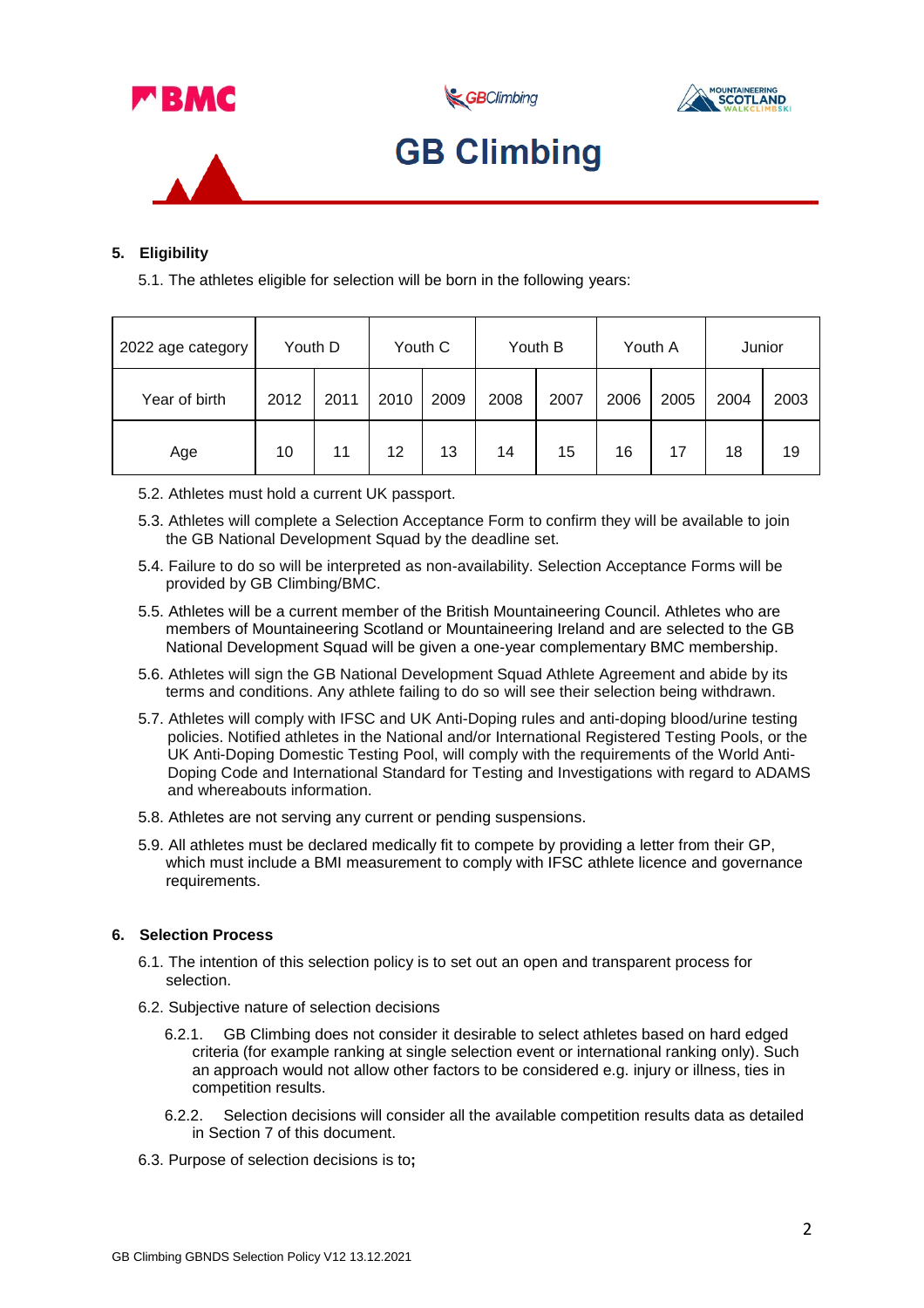

GBClimbing



# **GB Climbing**

- 6.3.1.1. Select athletes who show a trajectory of achieving the highest placed finish at the relevant competitions in their category.
- 6.3.1.2. Where possible support individual athlete development.
- 6.4. **Stage 1** All selection recommendations are made by the following group;
	- 6.4.1. Chair
	- 6.4.2. Pathway Manager (Talent and Performance)
	- 6.4.3. GB National Development Squad Coaches
	- 6.4.4. Independent Observer (non-voting, minute-taker)
	- 6.4.5. Process for Selection recommendation;
		- 6.4.5.1. Conflicts of interest (if any) will be declared at the start of the meeting. In the event of a conflict of interest, the person will remove themselves from the decisionmaking process for the category(ies) to which the conflict relates.
		- 6.4.5.2. The Stage 1 selection group's overarching impression from the competition results data presented (see Section 7) will be used to make selection recommendations for athletes in each year of birth. The recommendations will be data informed not solely data driven.
		- 6.4.5.3. The Stage 1 selection group has the discretion to take into account factors other than competition results data in making selection recommendations, including exceptional or extenuating circumstances (such as considerations relating to athletes' physical and mental health).
		- 6.4.5.4. Each voting member of the Stage 1 selection group shall have one vote as regards each recommendation. In the event of a tie, the Pathway Manager (Talent and Performance) shall have the casting vote.
- 6.5 **Stage 2** All selection recommendations from 6.4.5 will be presented to the selection panel comprising the following group:
	- 6.5.1 Independent Chair in an ex-officio non-voting capacity
	- 6.5.2 Head of Performance (voting)
	- 6.5.3 A representative from Mountaineering Scotland (voting) (Independent Member)
	- 6.5.4 Head Coach (voting)
	- 6.5.5 Pathway Manager (Talent and Performance) (non-voting)
	- 6.5.6 Independent Observer (non-voting, minute-taker)
	- 6.5.7 Process for selection confirmation:
		- 6.5.7.1 Conflicts of interest (if any) will be declared at the start of the meeting. In the event of a conflict of interest, the person will remove themselves from the decision-making process for the category(ies) to which the conflict relates.
		- 6.5.7.2 The selection panel will confirm that due process has been followed and consider whether the recommendations made by the Stage 1 selection group are appropriate. If so, the selection panel will confirm those recommendations.
		- 6.5.7.3 Each voting member of the selection panel shall have one vote as regards each selection decision. In the event of a tie, the Head of Performance shall have the casting vote.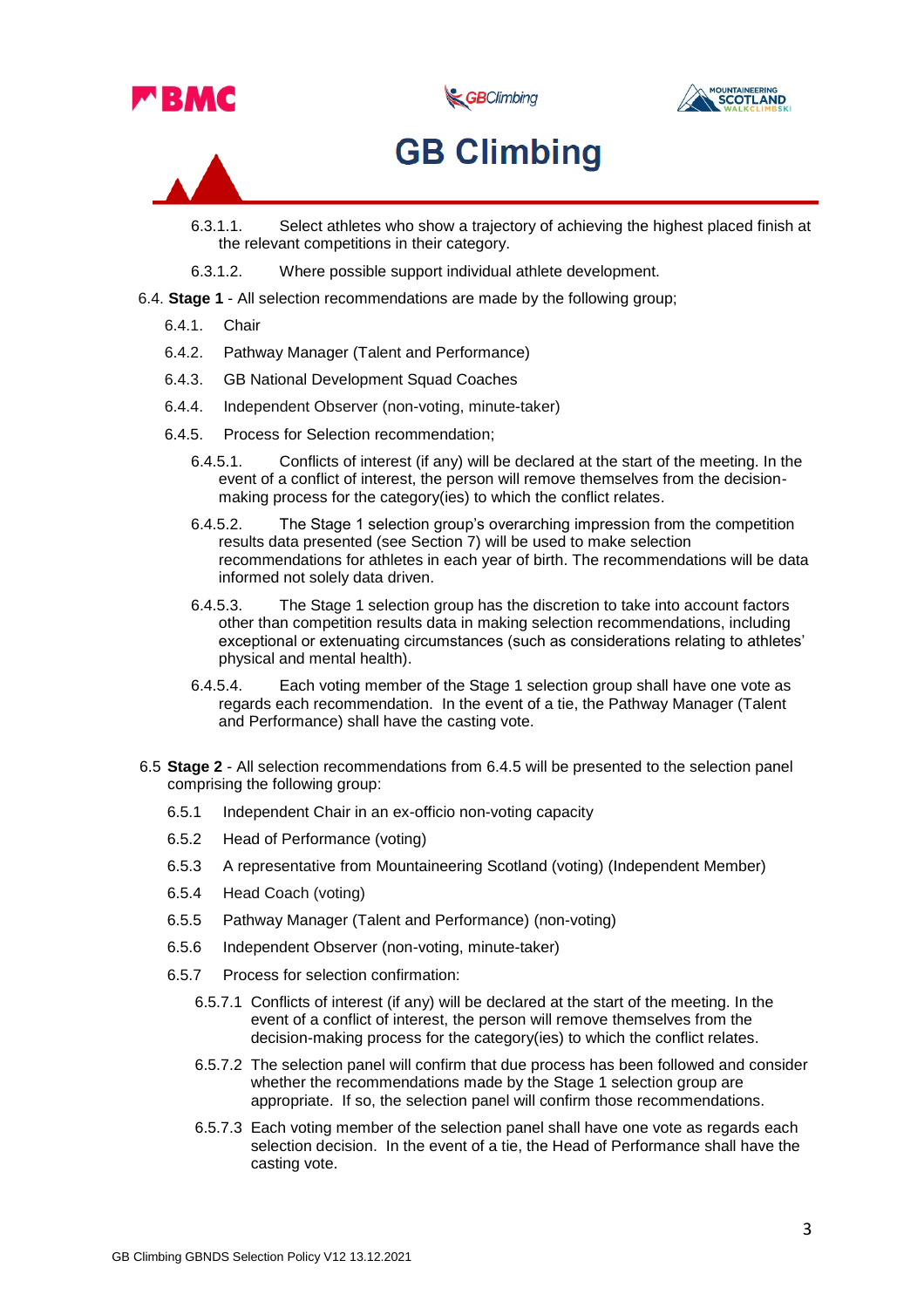

- 6.5.8 Other expert advisors or observers such as representatives from the British Olympic Association, UK Sport, British Athletes Commission may be invited to attend but shall not be entitled to vote.
- 6.6 Athletes and officials listed in 6.4 and 6.5 must not disclose any information regarding any selection decisions or appeals until such information is publicly announced or disclosed by the BMC, working in partnership with Mountaineering Scotland.

### **7 Results Data**

7.1 The results data from the competitions listed in Section 7.2 will be used as part of the selection process;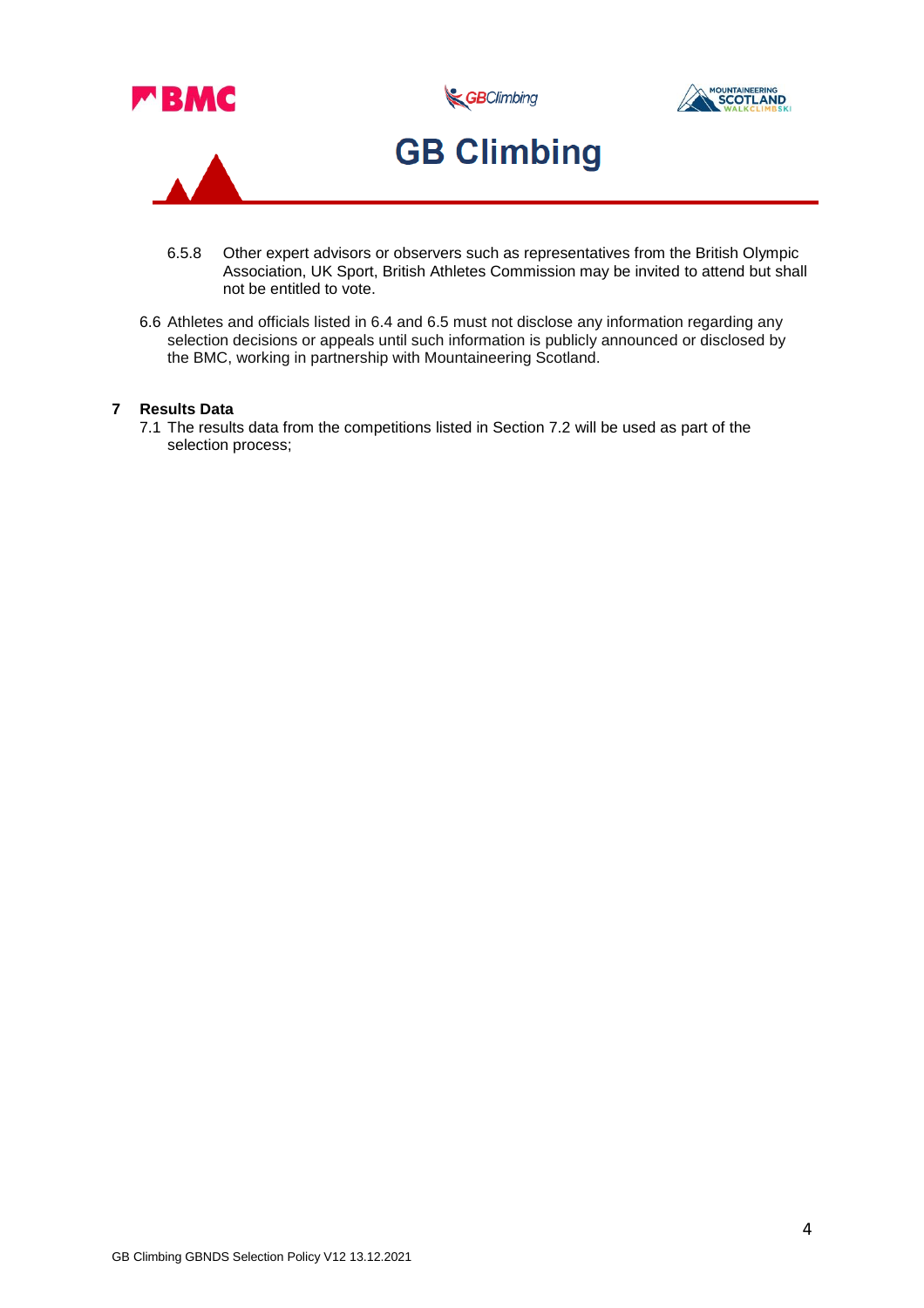





# **GB Climbing**

7.2

 $\overline{A}$ 

| <b>Year of Birth</b> | 2022 Age Category | 2021 Age Category | Results used as part of selection process, in order of<br>consideration.                                                                                                                                                                                                       | Quota                 |
|----------------------|-------------------|-------------------|--------------------------------------------------------------------------------------------------------------------------------------------------------------------------------------------------------------------------------------------------------------------------------|-----------------------|
| 2012                 | Youth D           | Youth E           | 1. YCS 2021 Regional Round Overall Results;<br>2. YCS 2021 Regional Rounds Results in Lead and/or<br>Boulder;<br>3. YCS 2020 Regional Rounds Overall Results.                                                                                                                  | Minimum of 3 athletes |
| 2011                 | Youth D           | Youth D           | 1. YCS Grand Final 2021 Overall Result:<br>2. YCS Grand Final 2021 Result per discipline;<br>3. YCS 2020 Regional Round Overall Results;<br>4. YCS Grand Final 2019 Overall Result.                                                                                            | Minimum of 3 athletes |
| 2010                 | Youth C           | Youth D           | 1. YCS Grand Final 2021 Overall Result;<br>2. YCS Grand Final 2021 Result per discipline;<br>3. YCS 2020 Regional Round Overall Results;<br>4. YCS Grand Final 2019 Overall Result.                                                                                            | Minimum of 3 athletes |
| 2009                 | Youth C           | Youth C           | 1. BLCC 2021 Result and/or JBBC 2021 Result;<br>2. BLCC 2021 & JBBC 2021 Combined Rank;<br>3. YCS Grand Final 2021 Overall Result;<br>4. YCS Grand Final 2021 Result per discipline;<br>5. YCS 2020 Regional Round Overall Results;<br>6. YCS Grand Final 2019 Overall Result. | Minimum of 3 athletes |
| 2008                 | Youth B           | Youth C           | 1. BLCC 2021 Result and/or JBBC 2021 Result;<br>2. BLCC 2021 & JBBC 2021 Combined Rank;<br>3. YCS Grand Final 2021 Overall Result;<br>4. YCS Grand Final 2021 Result per discipline;<br>5. BMC 2020 National Ranking Competitions best<br>individual result per discipline;    | Minimum of 3 athletes |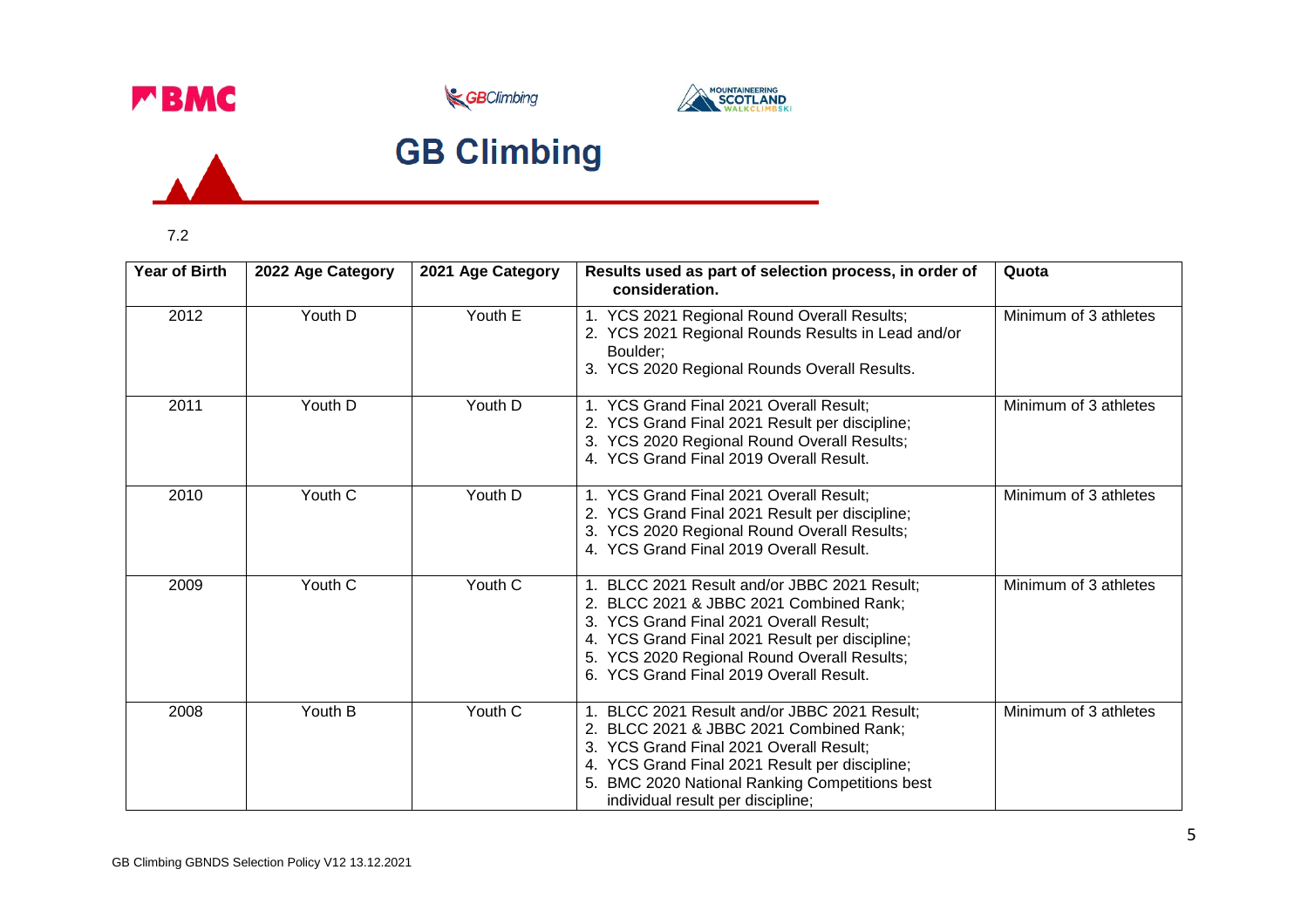

 $\overline{\phantom{a}}$ 





# **GB Climbing**

|      |         |         | 6. YCS 2020 Regional Round Overall Results;<br>7. YCS Grand Final 2019 Overall Result.                                                                                                                                                                                                                                                                                                                          |                       |
|------|---------|---------|-----------------------------------------------------------------------------------------------------------------------------------------------------------------------------------------------------------------------------------------------------------------------------------------------------------------------------------------------------------------------------------------------------------------|-----------------------|
| 2007 | Youth B | Youth B | 1. IFSC 2021 Best Result per discipline;<br>2. BLCC 2021 Result and/or JBBC 2021 Result;<br>3. BLCC 2021 & JBBC 2021 Combined Rank;<br>4. BMC 2020 National Ranking Competitions best<br>individual result per discipline;<br>5. BMC 2019 National Ranking Competitions best<br>individual result per discipline.                                                                                               | Minimum of 3 athletes |
| 2006 | Youth A | Youth B | 1. IFSC 2021 Best Result per discipline;<br>2. BLCC 2021 Result and/or JBBC 2021 Result;<br>3. BLCC 2021 & JBBC 2021 Combined Rank;<br>4. BMC 2020 National Ranking Competitions best<br>individual result per discipline;<br>5. BMC 2019 National Ranking Competitions best<br>individual result per discipline.                                                                                               | Minimum of 3 athletes |
| 2005 | Youth A | Youth A | 1. IFSC 2021 Best Result per discipline;<br>2. IFSC 2019 Best Result per discipline;<br>3. 2021 Best Result; BLCC or JBBC or BBC;<br>4. Best of BLCC 2021 and JBBC 2021 Combined Rank or<br>BLCC 2021 and BBC 2021 Combined Rank;<br>5. BMC 2020 National Ranking Competitions best<br>individual result per discipline;<br>6. BMC 2019 National Ranking Competitions best<br>individual result per discipline. | Minimum of 3 athletes |
| 2004 | Junior  | Youth A | 1. IFSC 2021 Best Result per discipline;<br>2. IFSC 2019 Best Result per discipline;                                                                                                                                                                                                                                                                                                                            | Minimum of 3 athletes |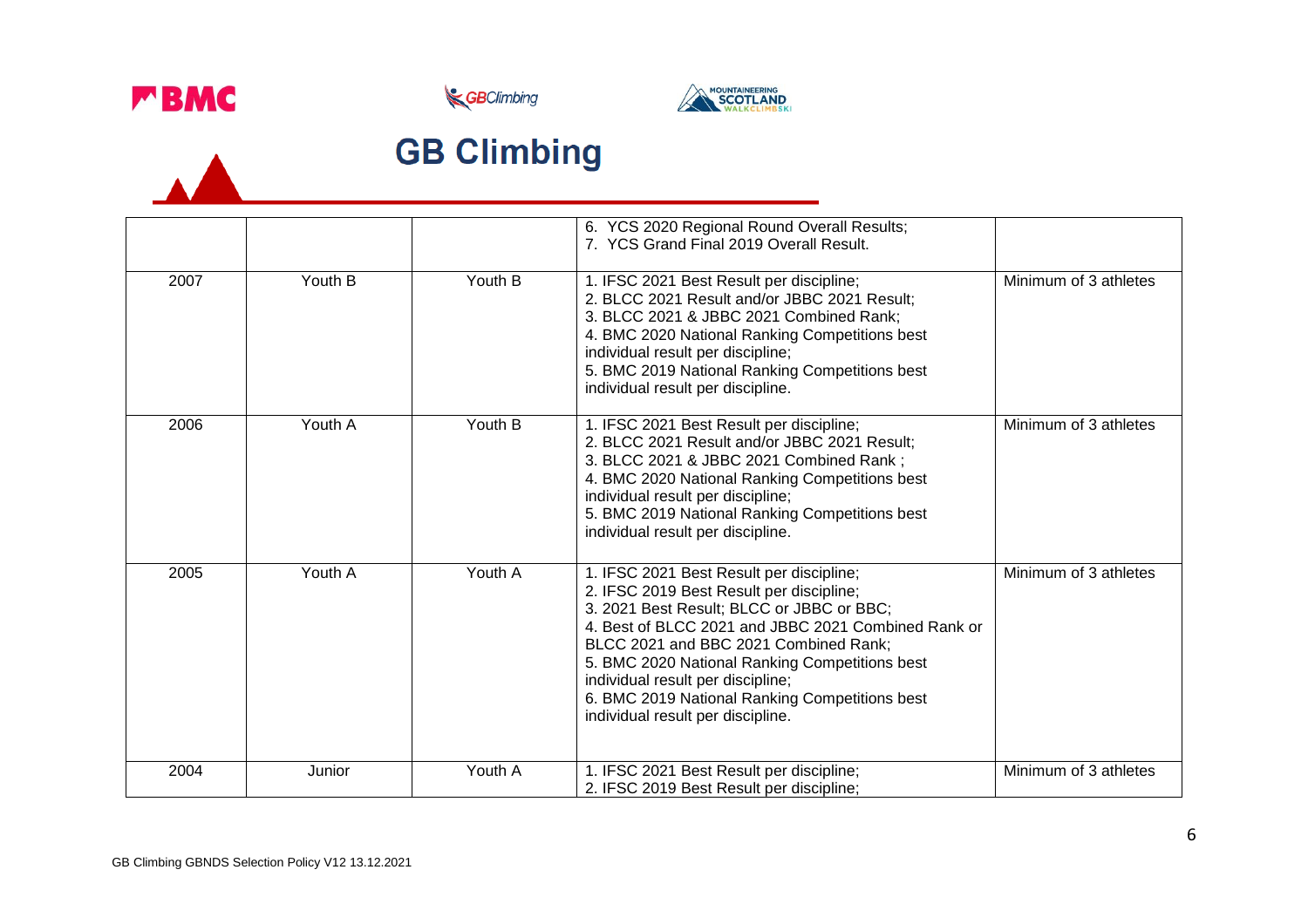

 $\overline{\phantom{a}}$ 





# **GB Climbing**

|      |        |        | 3. 2021 Best Result; BLCC or JBBC or BBC;<br>4. Best of BLCC 2021 and JBBC 2021 Combined Rank or<br>BLCC 2021 and BBC 2021 Combined Rank;<br>5. BMC 2020 National Ranking Competitions best<br>individual result per discipline;<br>6. BMC 2019 National Ranking Competitions best<br>individual result per discipline.                                                                                         |                       |
|------|--------|--------|-----------------------------------------------------------------------------------------------------------------------------------------------------------------------------------------------------------------------------------------------------------------------------------------------------------------------------------------------------------------------------------------------------------------|-----------------------|
| 2003 | Junior | Junior | 1. IFSC 2021 Best Result per discipline;<br>2. IFSC 2019 Best Result per discipline;<br>3. 2021 Best Result; BLCC or JBBC or BBC;<br>4. Best of BLCC 2021 and JBBC 2021 Combined Rank or<br>BLCC 2021 and BBC 2021 Combined Rank;<br>5. BMC 2020 National Ranking Competitions best<br>individual result per discipline;<br>6. BMC 2019 National Ranking Competitions best<br>individual result per discipline. | Minimum of 3 athletes |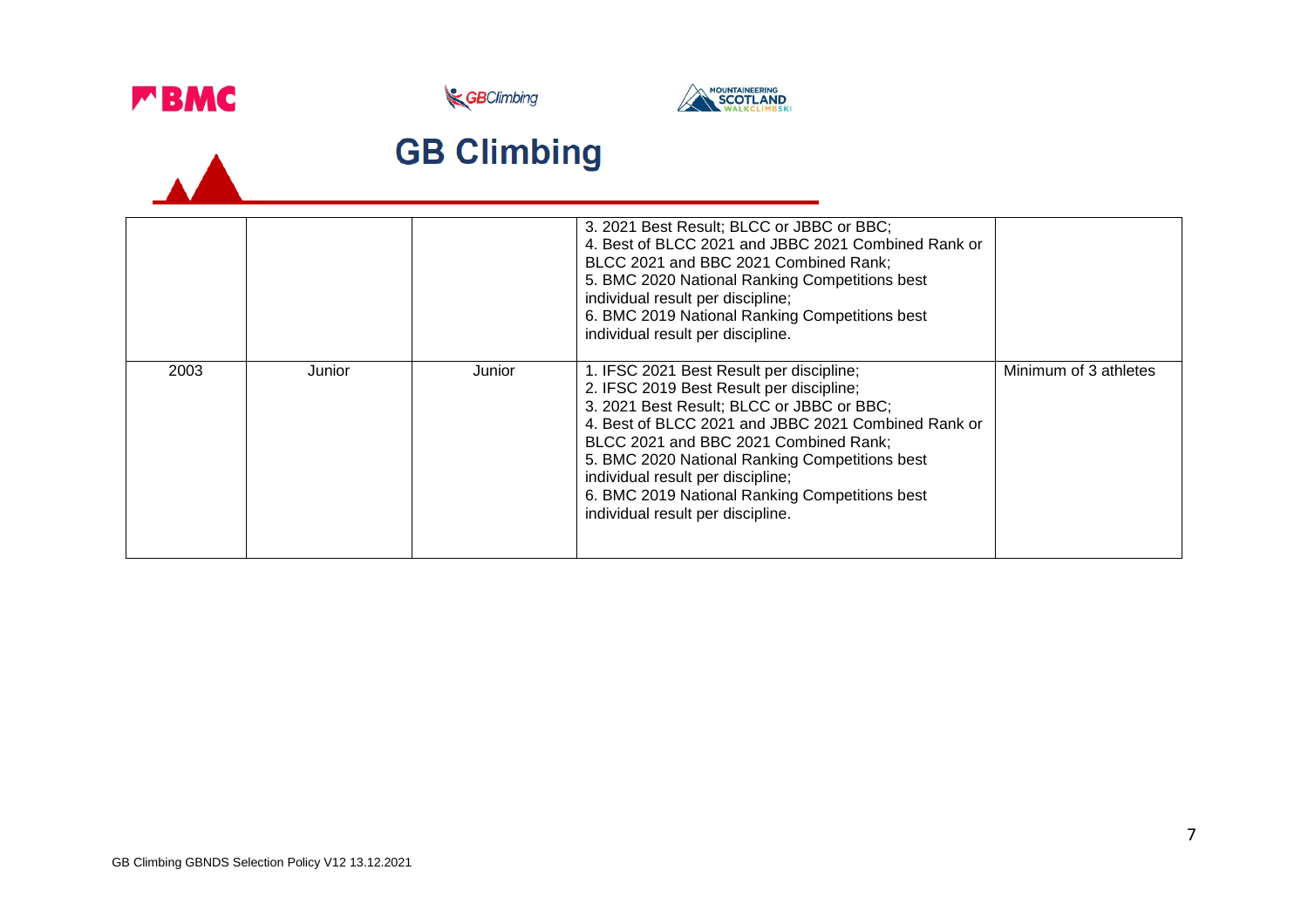

- 7.3 The YCS Regional results for 2021 that will be considered as part of the selection process include the following regions; Scotland, Ireland, Wales, North East & Lakes, North West & Yorkshire, Midlands, London & South East (North), London South East (South), South West (North) and South West (South).
- 7.4 The YCS Regional results for 2020 that will be considered as part of the selection process include the following regions; Scotland, Ireland, Wales, North East & Yorkshire, North West & Lakes, Midlands & Peak, London & South East (North), London South East (South), South West (North) and South West (South).
- 7.5 The YCS Regional results for 2019 that will be considered as part of the selection process include the following regions; Scotland, Ireland, Wales, North East & Yorkshire, North West & Lakes, Midlands & Peak, London & South East (North), London South East (South), South West

### **8. Deselection - Substitutions and Injuries**

- 8.1. Athletes may be de-selected from the GB National Development Squad on the following grounds:
	- 8.1.1. Ceasing to comply with the eligibility criteria set out in section 5 of this selection policy.
	- 8.1.2. Injuries, illness and changes in health status (e.g. pregnancy) will be considered on a case by case basis where an athlete wishes to be considered for selection.
	- 8.1.3. Deselection will be considered where there is a lack of engagement with the program and nonattendance at the GB National Development Squad program events.
- 8.2. Replacement of athletes de-selected from the squad will be considered at the complete discretion of the Selection Panel. Any replacement will be selected in accordance with sections 6 & 7 of this selection policy.
- 8.3. Athletes will cease complying with the eligibility criteria set out in this Selection Policy, if any of the following occur;
	- 8.3.1. An anti-doping rule violation or receiving provisional suspension due to anti-doping infringement; or
	- 8.3.2. Any serious misconduct or suspension due to misconduct; or
	- 8.3.3. A breach of any GB Climbing policy.

### **9. Appeals**

- 9.1. The sole grounds of appeal against the decision of any selection panel will be that:
	- 9.1.1. There has been a failure to follow this policy or that the selection panel reached a decision based on an error of fact.
	- 9.1.2. Where a panel member has acted with bias or a conflict of interest.
- 9.2. The right to appeal a selection decision is provided on these grounds only and must not be seen as opportunity to dispute the opinion of the selection panel where the procedure and selection criteria stated in this policy has been followed.
- 9.3. In reaching their decision the selection panel are acting as experts and athletes agree that in so doing the panel exercises judgment and discretion which are not in themselves capable of challenge.